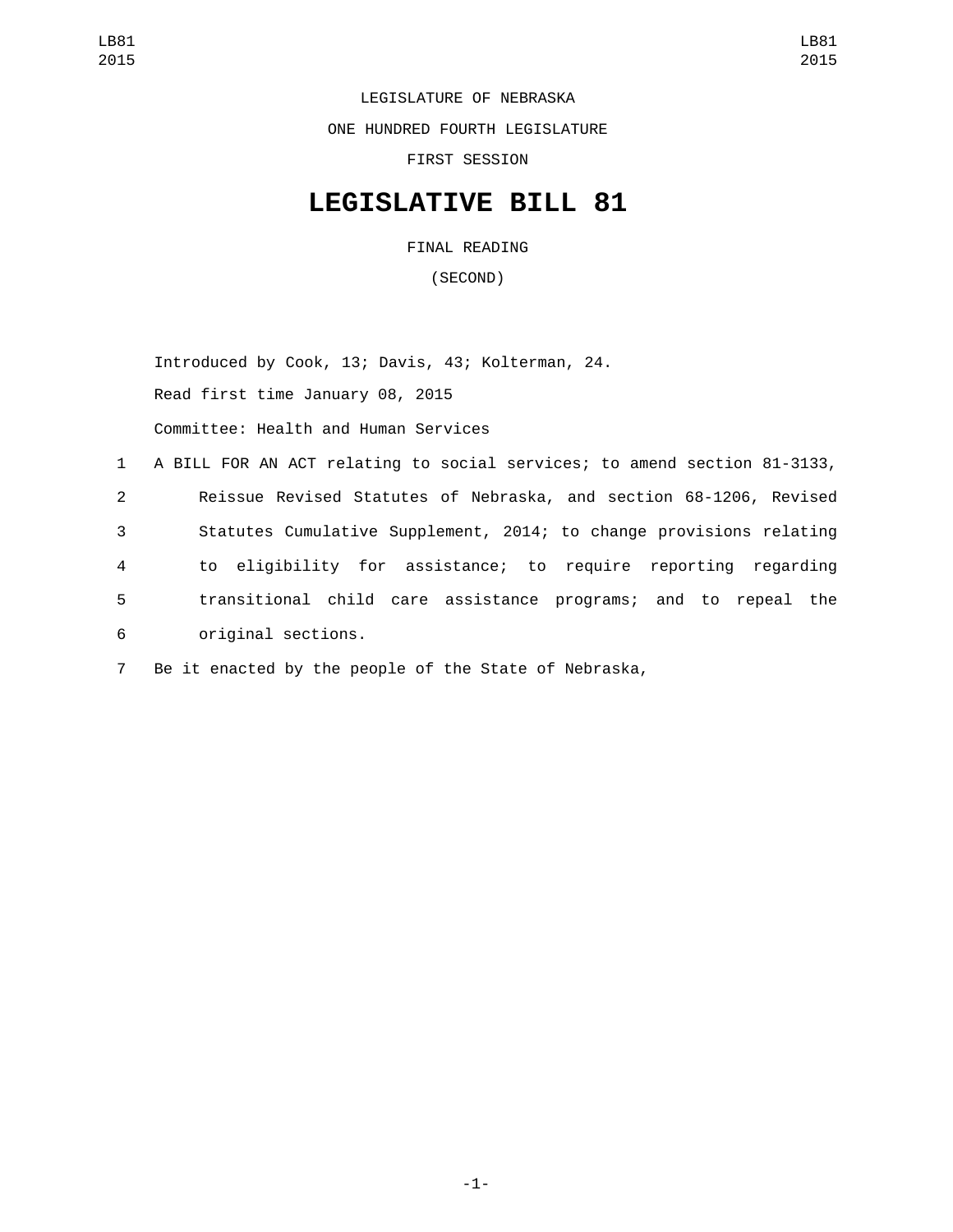Section 1. Section 68-1206, Revised Statutes Cumulative Supplement, 2 2014, is amended to read:

 68-1206 (1) The Department of Health and Human Services shall administer the program of social services in this state. The department may contract with other social agencies for the purchase of social services at rates not to exceed those prevailing in the state or the cost at which the department could provide those services. The statutory maximum payments for the separate program of aid to dependent children shall apply only to public assistance grants and shall not apply to payments for social services. As part of the provision of social services authorized by section 68-1202, the department shall participate in the federal child care assistance program under 42 U.S.C. 618, as such section existed on January 1, 2013, and provide child care assistance to families with incomes up to one hundred twenty-five percent of the federal poverty level for FY2013-14 and one hundred thirty percent of the federal poverty level for FY2014-15 and each fiscal year thereafter.

 (2) As part of the provision of social services authorized by this section and section 68-1202, the department shall participate in the federal Child Care Subsidy program. In determining ongoing eligibility for this program, ten percent of a household's gross earned income shall be disregarded after twelve continuous months on the program and at each subsequent redetermination. At redetermination of eligibility, if a family's income exceeds one hundred thirty percent of the federal poverty level, the family shall continue to receive transitional child care assistance for up to twenty-four consecutive months or until the family income exceeds one hundred eighty-five percent of the federal poverty level. If a family's income falls to one hundred thirty percent of the federal poverty level or below, the twenty-four-month time limit in this 29 subsection shall cease to apply until the family becomes eligible for transitional child care assistance. The amount of such child care assistance shall be based on a cost-shared plan between the recipient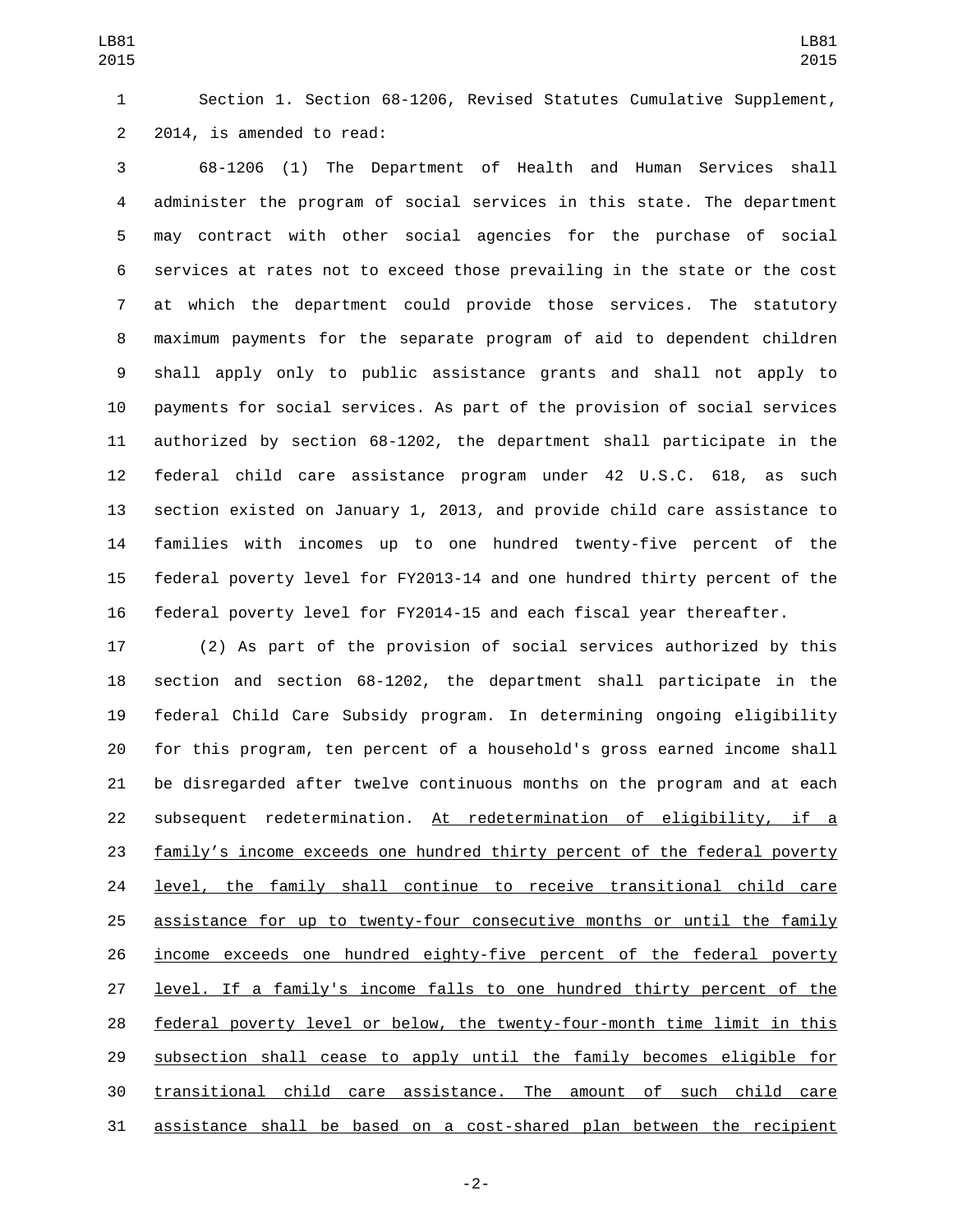family and the state and shall be based on a sliding-scale methodology. A recipient family may be required to contribute a percentage of such family's gross income for child care that is no more than the cost- sharing rates in the transitional child care assistance program as of January 1, 2015, for those no longer eligible for cash assistance as provided in section 68-1724. Initial program eligibility standards shall not be impacted by the provisions of this subsection.

 (3) In determining the rate or rates to be paid by the department for child care as defined in section 43-2605, the department shall adopt a fixed-rate schedule for the state or a fixed-rate schedule for an area of the state applicable to each child care program category of provider as defined in section 71-1910 which may claim reimbursement for services provided by the federal Child Care Subsidy program, except that the department shall not pay a rate higher than that charged by an individual provider to that provider's private clients. The schedule may provide separate rates for care for infants, for children with special needs, including disabilities or technological dependence, or for other individual categories of children. The schedule may also provide tiered rates based upon a quality scale rating of step three or higher under the Step Up to Quality Child Care Act. The schedule shall be effective on October 1 of every year and shall be revised annually by the department.

 Sec. 2. Section 81-3133, Reissue Revised Statutes of Nebraska, is 23 amended to read:

 81-3133 (1)(a) On or before July 30, 2012, the Division of Children and Family Services of the Department of Health and Human Services shall report in writing its expenditures between January 1, 2012, and June 30, 2012, and the outcomes relating to such expenditures to the Appropriations Committee of the Legislature and the Health and Human Services Committee of the Legislature. Such report shall identify any changes or movement of funds in excess of two hundred fifty thousand dollars relating to child welfare between subprograms within Budget

-3-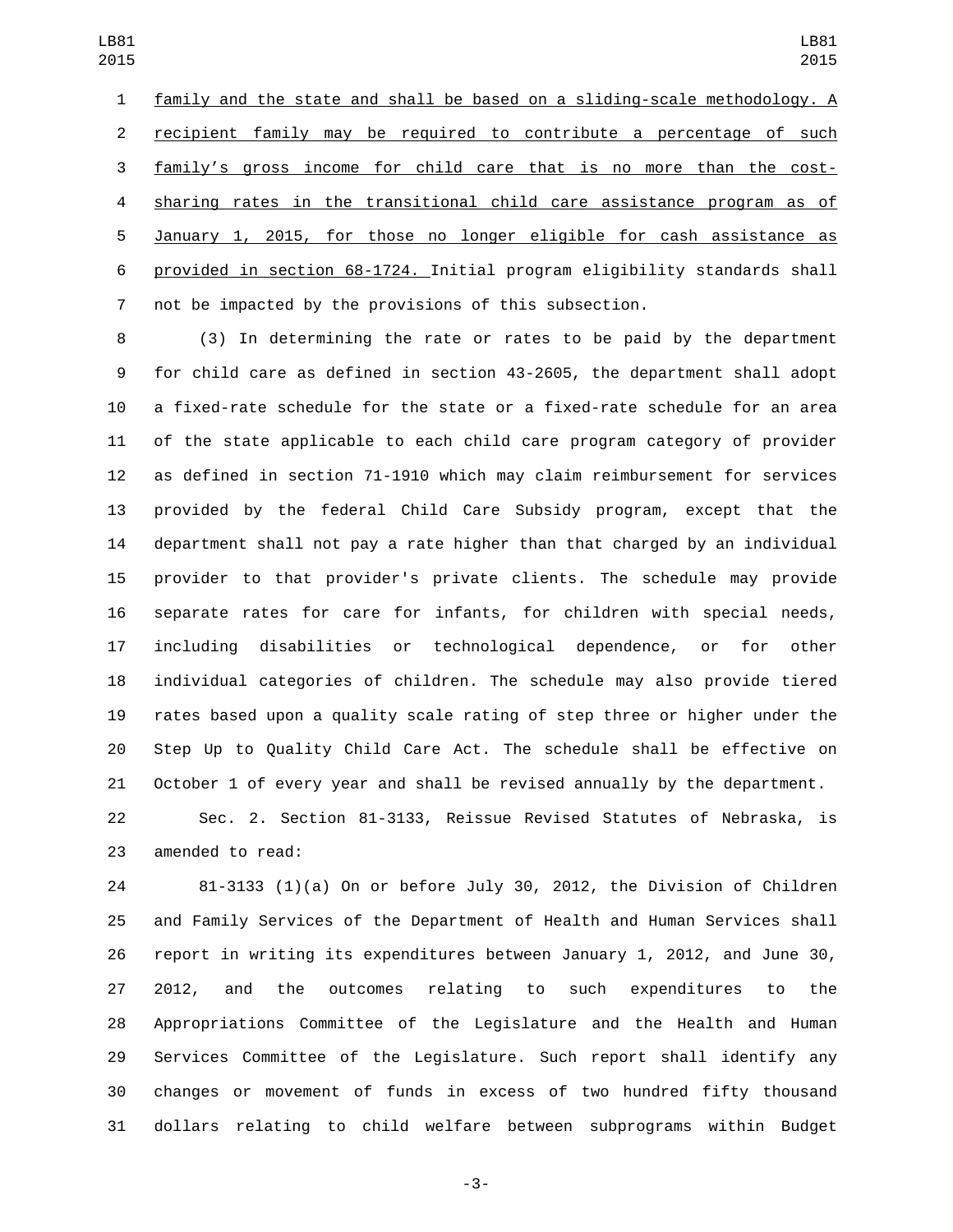1 Program 347 and Budget Program 354.

 (b) Beginning with the third calendar quarter of 2012, the division shall report electronically its expenditures for each quarter and the outcomes relating to such expenditures within thirty days after the end of the quarter to the Appropriations Committee of the Legislature and the Health and Human Services Committee of the Legislature. Such report shall identify any changes or movement of funds in excess of two hundred fifty thousand dollars relating to child welfare between subprograms within 9 Budget Program 347 and Budget Program 354.

 (2)(a) For the biennium ending June 30, 2015, the biennium ending June 30, 2017, and the biennium ending June 30, 2019, the Division of Children and Family Services of the Department of Health and Human Services shall, as part of the appropriations request process pursuant to section 81-132, include a strategic plan that identifies the main purpose or purposes of each program, verifiable and auditable key goals that the division believes are fair measures of its progress in meeting each program's main purpose or purposes, and benchmarks for improving performance on the key goals for the state as a whole and for each Department of Health and Human Services service area designated pursuant to section 81-3116. The division shall also report whether the benchmarks are being met and, if not, the expected timeframes for meeting them. Such key goals and benchmarks shall be developed by the Division of Children and Family Services with the assistance of the budget division of the Department of Administrative Services pursuant to subdivision (2) of 25 section 81-1113.

 (b) Not later than September 15, 2013, not later than September 15, 2015, and not later than September 15, 2017, the Division of Children and Family Services of the Department of Health and Human Services shall report electronically to the Health and Human Services Committee of the Legislature and the Appropriations Committee of the Legislature on the progress towards the key goals identified pursuant to this subsection

-4-